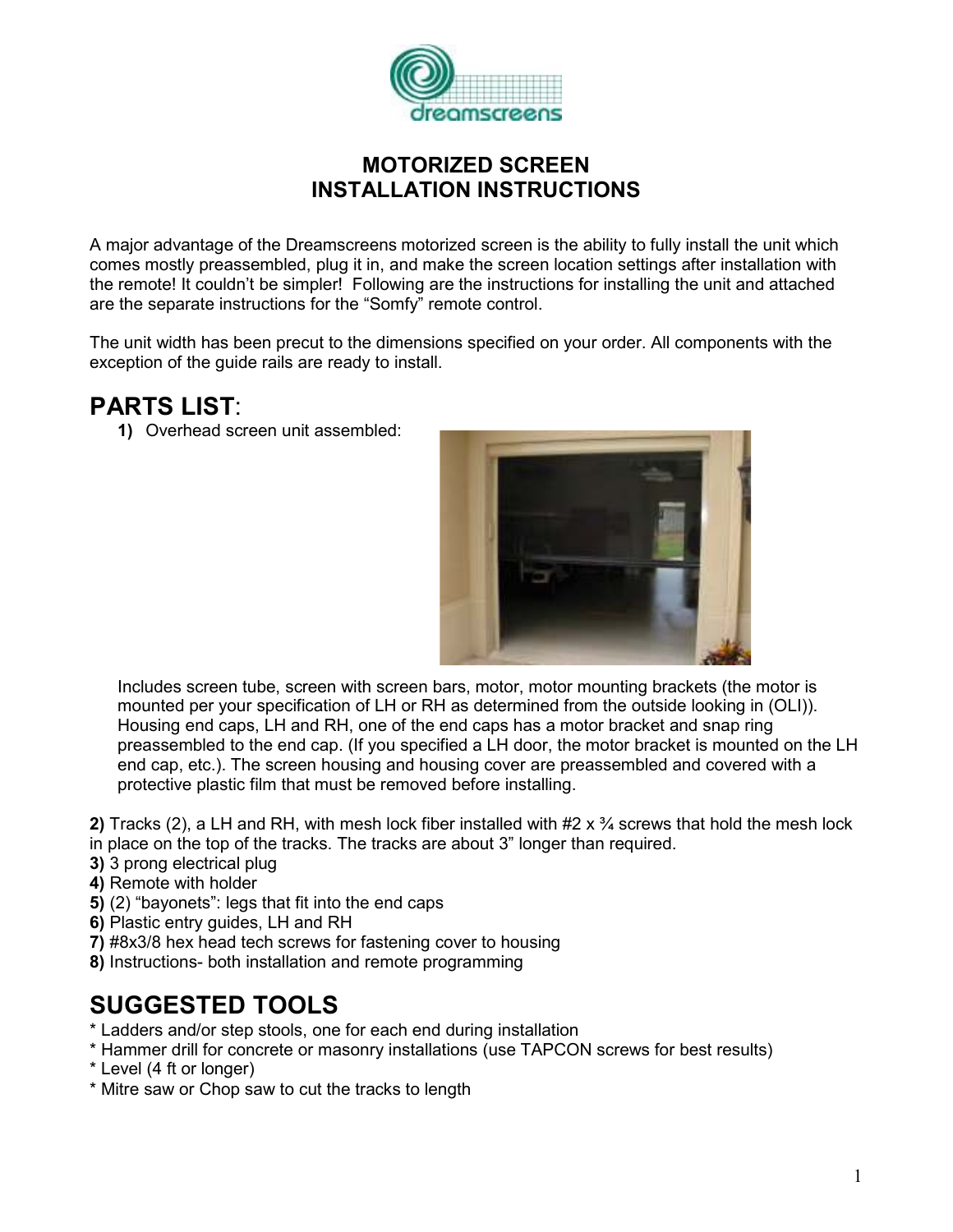Install the "bayonets" to the end caps. Insert the LH and RH plastic entry guides into the bayonets and end caps. You may need a pair of pliers to push the entry guides tightly to the bayonets.





bayonet



Boss on entry guide lines up with the note the relationship of angled front Hole in the bayonet **of the end cap to the bayonet** 

### End cap entry guide assemble bayonet



flat edge of entry guide towards rear, curved<br>edge towards front of end cap<br>edge towards front of end cap edge towards front of end cap



(shown is a RH end cap)

## Step 2

Assemble the end caps with bayonets and entry guides attached, both LH and RH, to the housing using the #8 x 3/8" self-drilling screws provided.

## Step 3

Determine where you will locate the motor cord. If flush mounting, you may need to drill through the jamb and the screen housing for the motor cord. Make sure you allow clearance in the end cap or screen housing for the motor cord. Notch or drill out the cover for cord clearance



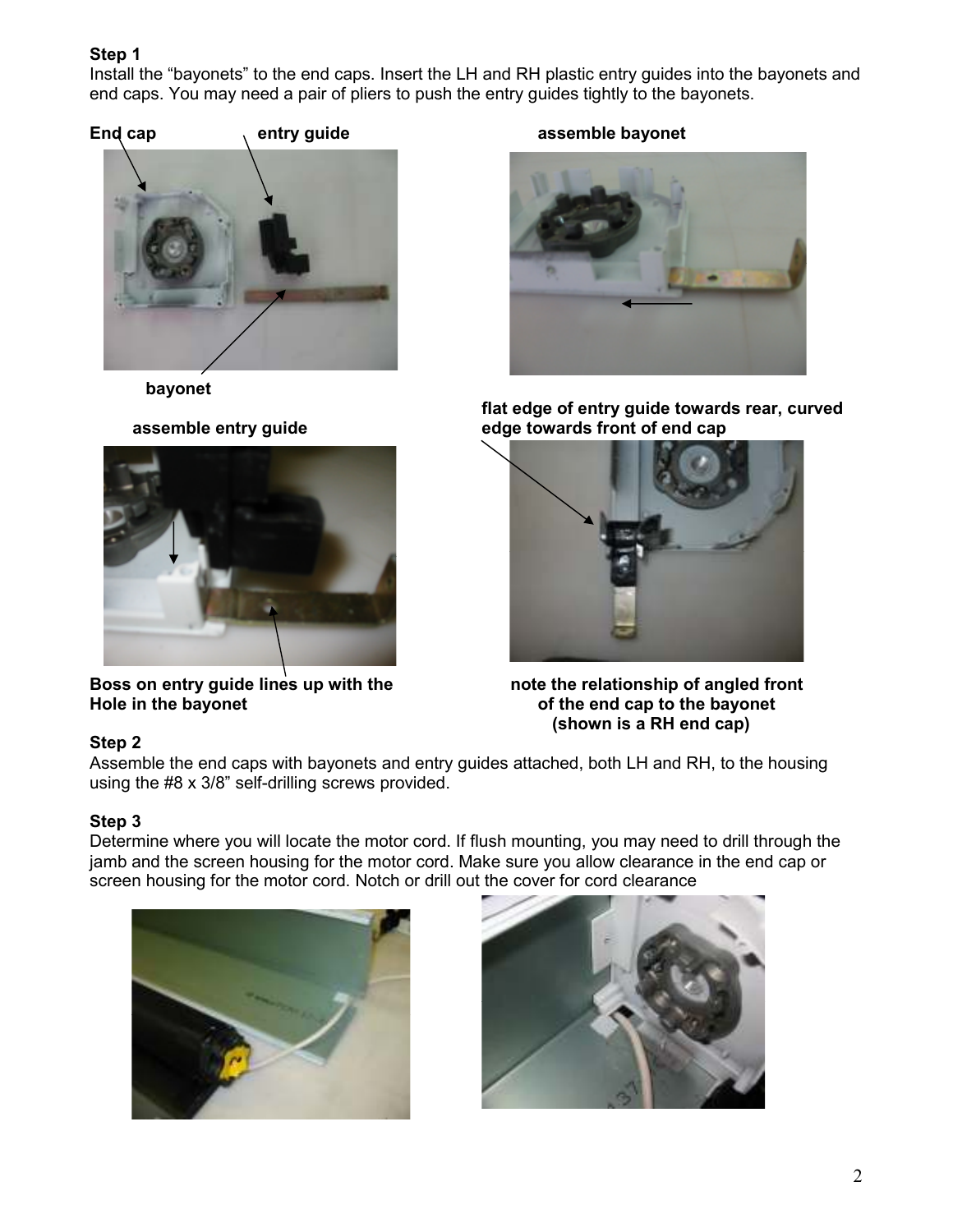Place the housing and end cap assembly from step 2 into its proper location of where it is to finally to be located. Make sure the housing is level. (If it is not level, the screen may not roll up straight and may cause wrinkles or tears in the screen). Hold or temporarily fasten the end caps in place and measure from the bottom edge of the end cap to the surface that the screen will sit on. The left side may be a different length than the right side.



Measure to bottom edge Of end cap

### Step 5

Cut the track lengths to the dimensions measured. Again, the LH track may be a different length than the RH track. There are  $#2 \times 3/4$  screws holding the screen lock material in place in each track. Cut the end without the screws, use the end with the screws as the top of the track. Also note that there is a small bevel cut on the top front edge of the track. This bevel cut must face the front.

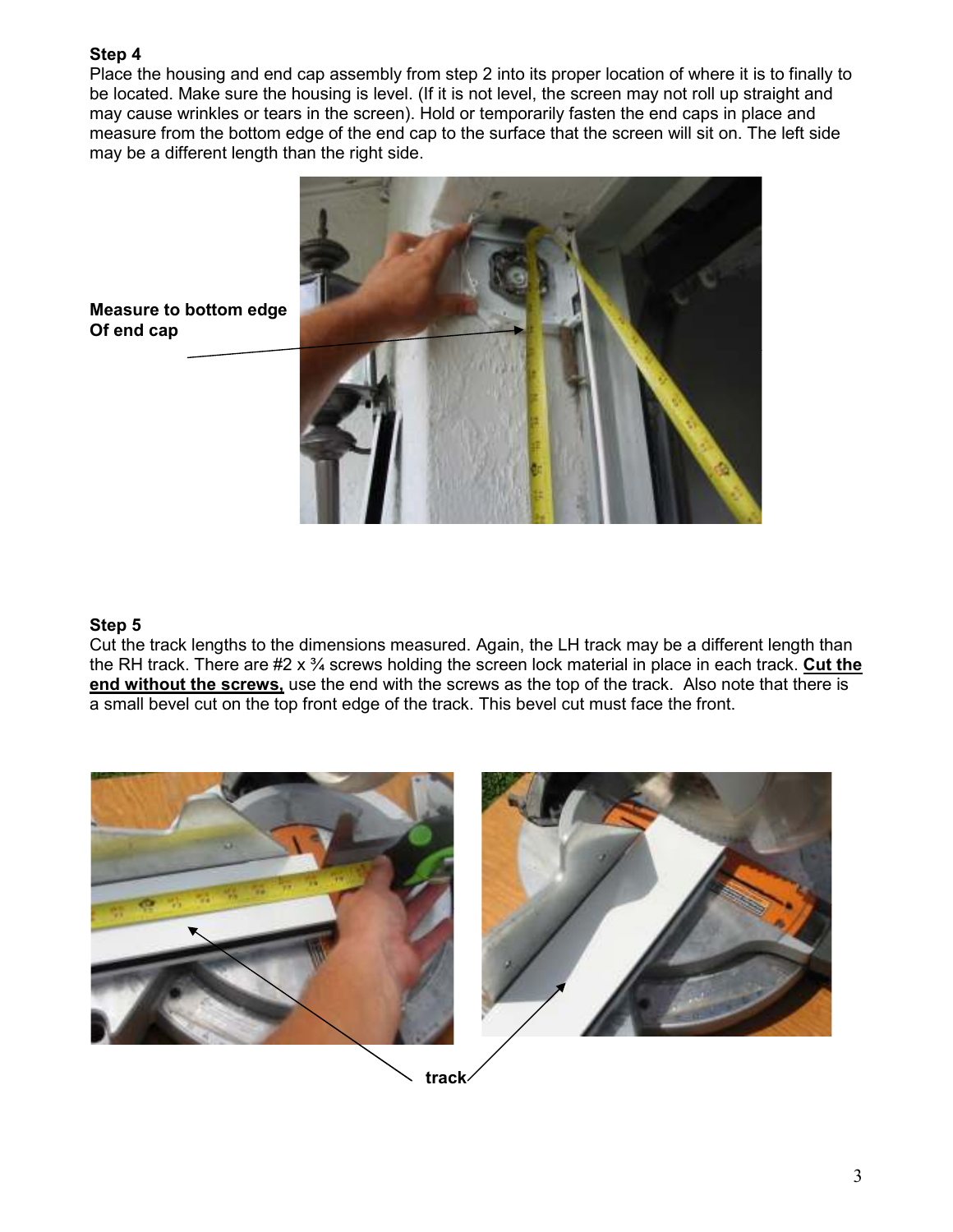Remove the protective paper wrap from the housing and the housing cover. (You may choose to do this step earlier in the process to save time).



### Step 6

Assemble the cut-to-length tracks to the housing and end cap assembly. This is most conveniently done in a large area like the yard or driveway. Lift the entire track and housing assembly into position. The tracks will support the unit. Fasten the screen housing to the wall or to the header using hex head tech screws or TAPCON masonry screws through the end caps for flush or inside mounts. Small selfdrilling screws are most often used to mount the housing against the header (flush mount) or against the wall (face mount) with screws spaced about 3 to 4 ft apart. This will keep the housing from sagging across wide openings.





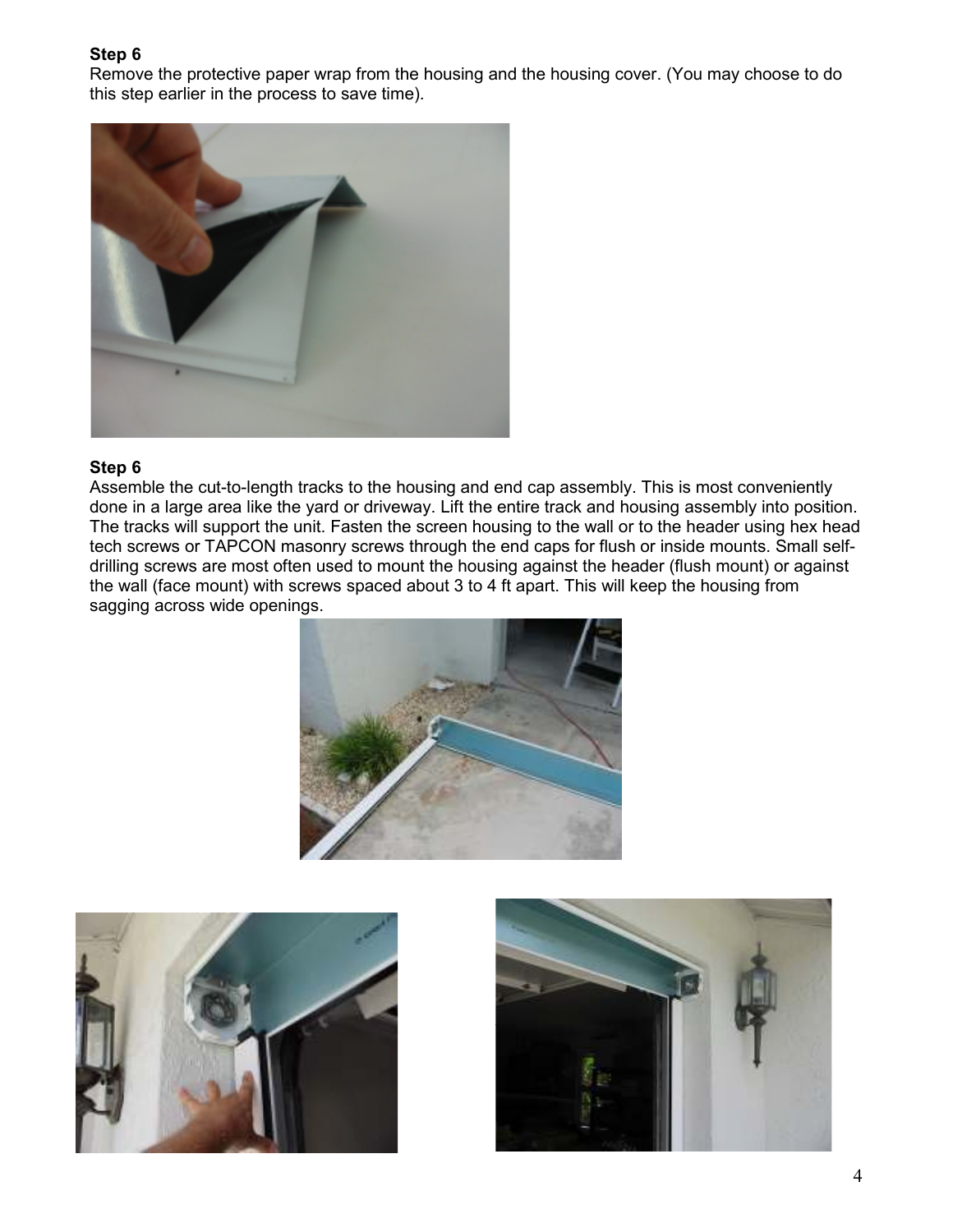Fasten the tracks into position. Use your level to make sure they are plumb. If you've specified the screen as a flush or inside mount, the holes in the guide rails will be predrilled. For a face mount, drill through the width of the track at the section where the bayonet is inserted into the track so that the screws will not interfere with the screen. Screw holes should be about 6" from the top of the tracks (to clear the bayonet) and about 6" to 8" from the bottom and about 3 1/2 ft between holes.

### Step 8

Insert the screen and tube assembly into the housing by sliding the spring loaded bearing against the side of the end cap and then snapping the motor end into place.





Pivot the motor end of the screen assembly into place and be sure that the motor cord is flush with the face of the motor end cap before trying to insert the motor end into the motor bracket. Line up the motor with the motor bracket until the grooves for the wire clip line up. After the motor end is installed, install the wire clip.





## Feed wire thru notch  $\mu$  ine up motor & motor bracket



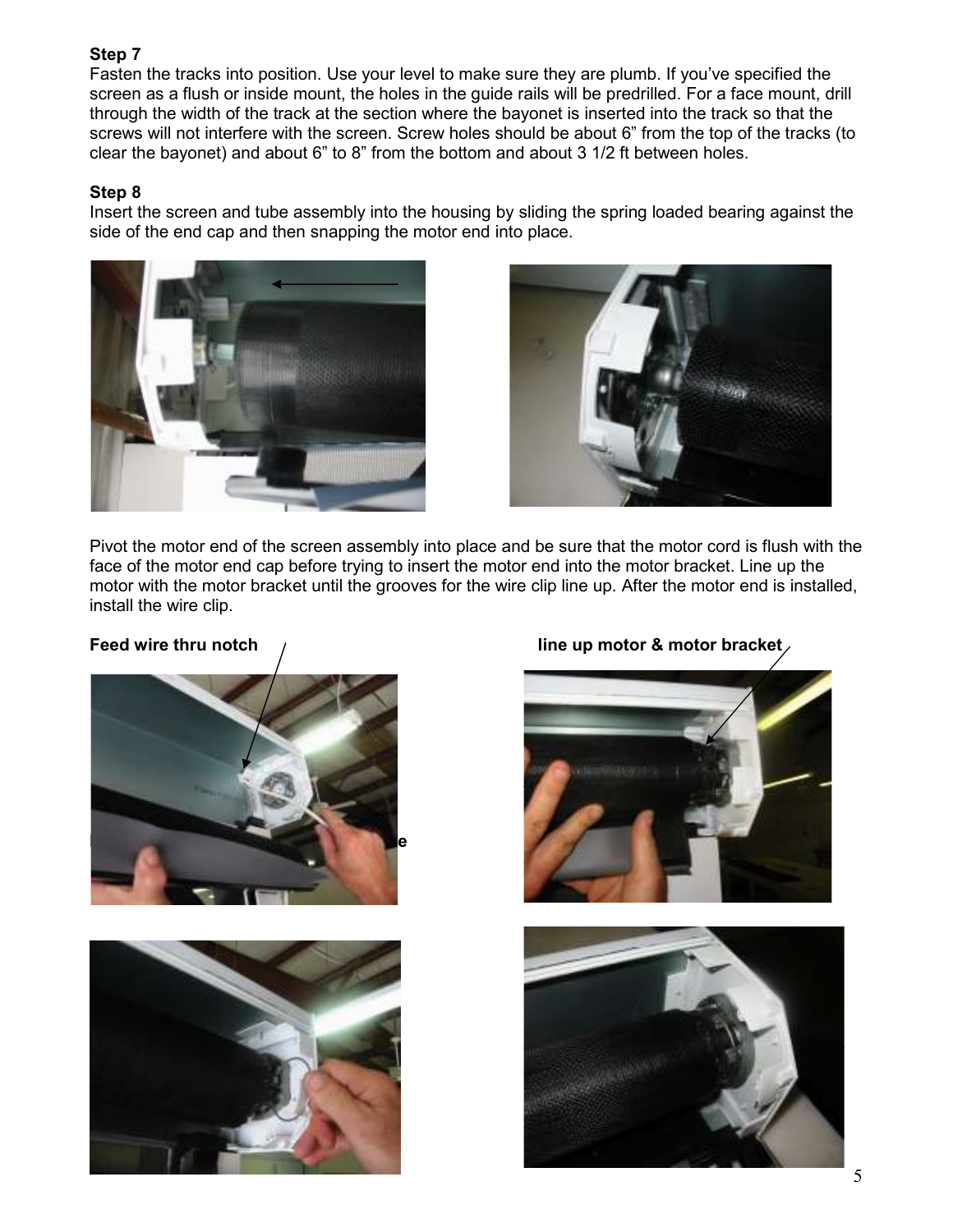Slide the bottom bar with bottom seal into the plastic guides and track on both sides. If the screen bar and screen is not in the guide rails, it can be inserted by lowering the screen during the programming of the motor and then tilting the bar at an angle and inserting it into the guide rail.



### Step 10

Attach the plug to the end of the wire and plug in the motor cord and adjust the height settings using the Dreamscreens Remote Programming instructions as a guide.

### Step 11

Trim the edges of the rubber bottom seal with a razor knife. Remove the sides of the seal where it rides inside of the track. It is easily trimmed by lifting the bottom rail out of the track, one side at a time, then trim the seal. If it isn't trimmed, the seal may tend to hang up in the track.

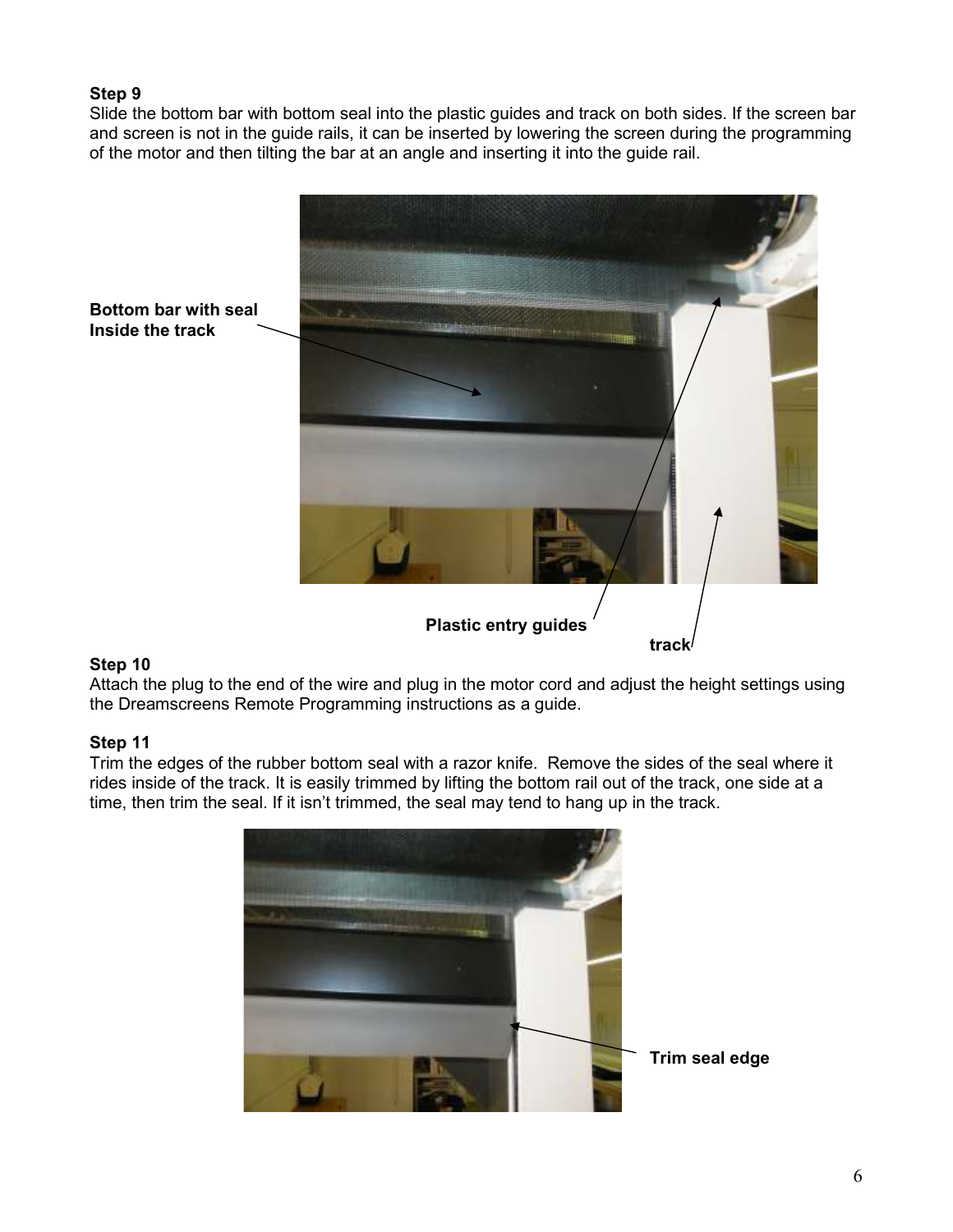Install the housing cover into the groove of the housing and fasten in place. Use #8 x 3/8" hex head tech screws for easiest installation







### NOTE: FOR MULTIPLE SCREEN INSTALLATIONS

Each screen motor must be wired separately with a separate plug or an in-line on-off switch so that the motors can be programmed individually.

If there are screen wrinkles from packing, they can be removed with a hair dryer.